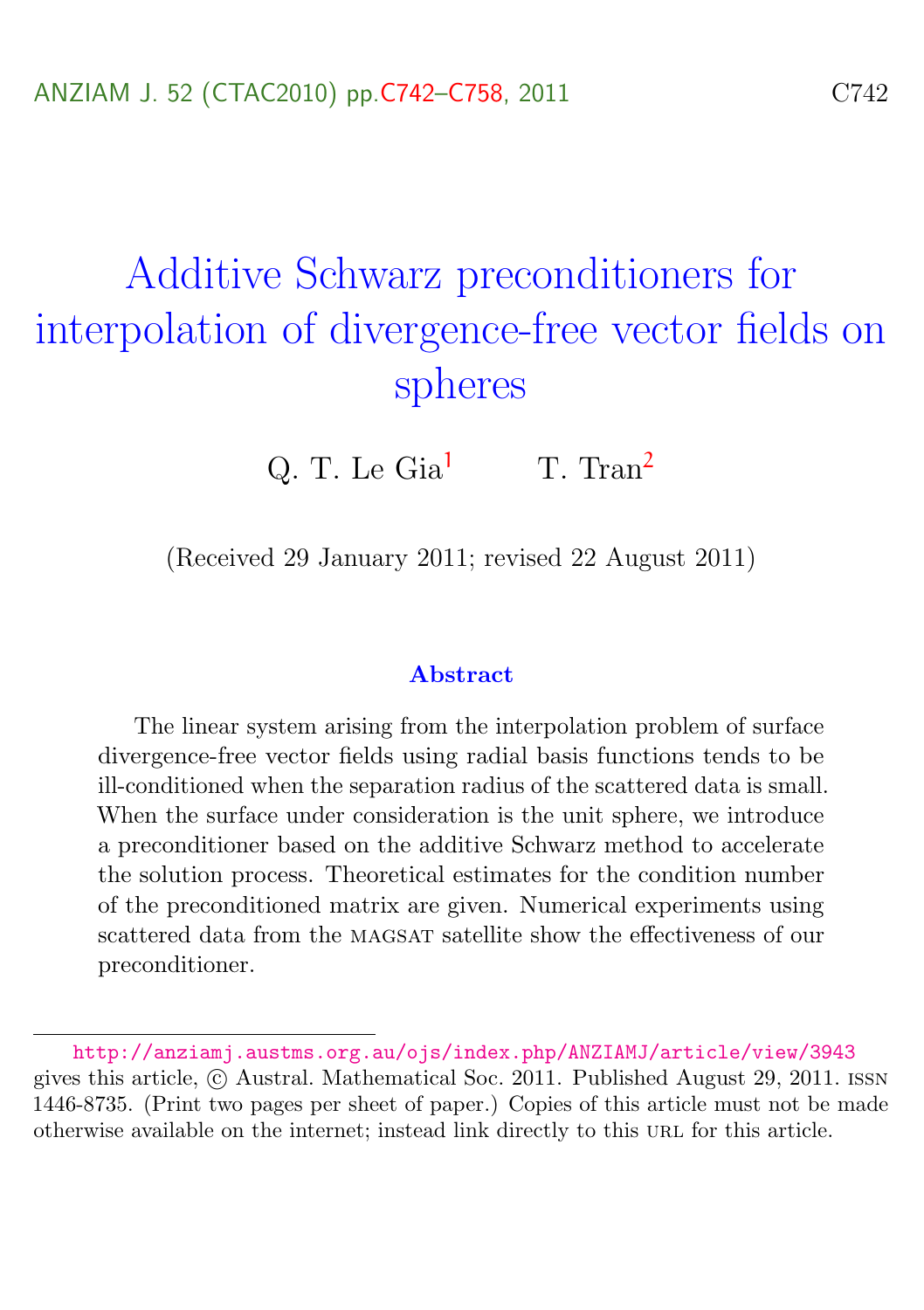#### <span id="page-1-1"></span>Contents C743

# **Contents**

| 1 Introduction                      | C743        |  |
|-------------------------------------|-------------|--|
| 2 Divergence free RBFs on spheres   | C744        |  |
| 3 Additive Schwarz method           | C747        |  |
| 4 Estimates of the condition number | <b>C750</b> |  |
| <b>5</b> Numerical experiments      | C753        |  |
| <b>References</b>                   |             |  |

# <span id="page-1-0"></span>1 Introduction

Fitting divergence-free tangent vector fields to scattered data has applications in some important partial differential equations used in weather forecasting models. In the barotropic vorticity equation on the surface of the sphere, which provides a good model for 500 mb short term weather forecasts in midlatitudes [\[2,](#page-13-1) pp. 108–110], the velocity is required to be surface divergence free. The nonlinear flow of an incompressible fluid in a single hydrostatic atmospheric layer is described by the shallow water wave equations on the surface of a rotating sphere. The incompressibility assumption gives rises to the constraint that the velocity field is surface divergence free.

Interpolation of divergence-free vector fields using radial basis functions (RBFs) was introduced recently by Narcowich et al. [\[5\]](#page-13-2). The interpolant is constructed from surface divergence-free RBFs, which handle scattered data effectively. To construct the interpolant, one needs to solve a linear system, which is often ill-conditioned when the separation radius of the scattered data set is small.

We introduce a preconditioner based on the additive Schwarz method to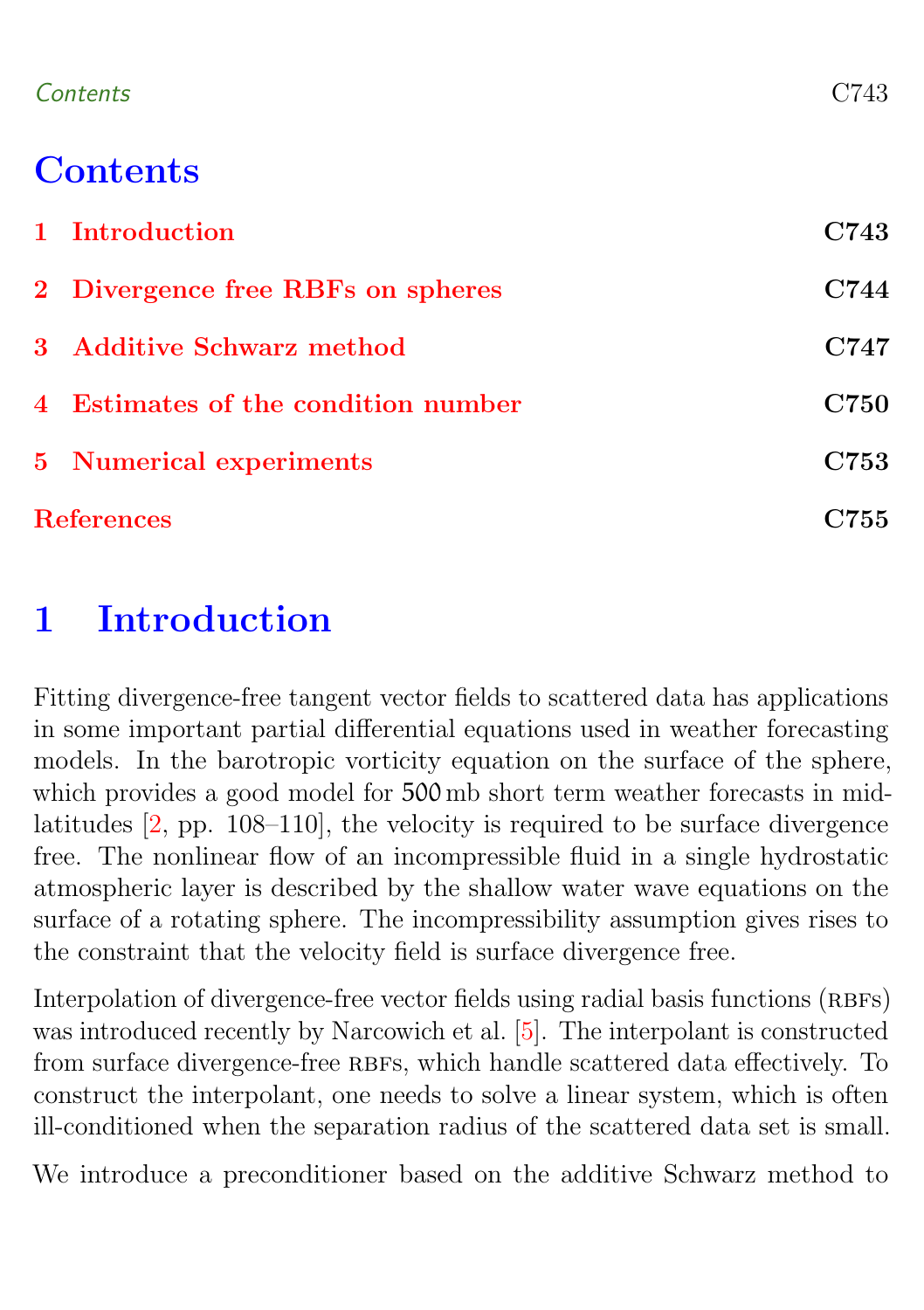#### <span id="page-2-3"></span>2 Divergence free RBFs on spheres contained a contact contact contact contact contact contact contact contact contact contact contact contact contact contact contact contact contact contact contact contact contact contact

accelerate the solution process. We developed preconditioners of a similar type for interpolation of scalar functions and pseudo-differential equations on the unit sphere [\[3,](#page-13-3) [4\]](#page-13-4).

### <span id="page-2-0"></span>2 Divergence free RBFs on spheres

Suppose  $\psi : S \times S \to \mathbb{R}$  is a strictly positive definite kernel on the unit sphere  $S \subset \mathbb{R}^3$ . That is,  $\psi$  is continuous,  $\psi(x, y) = \psi(y, x)$  for all  $x, y \in S$ , and for any set of distinct points  $\{x_1, \ldots, x_M\}$  the  $M \times M$  matrix  $[\psi(x_i, x_j)]$  is positive definite. A convenient way to define  $\psi$  is via a radial basis function  $\Phi$  as

<span id="page-2-1"></span>
$$
\psi(\mathbf{x}, \mathbf{y}) = \Phi(\mathbf{x} - \mathbf{y}) = \phi(\|\mathbf{x} - \mathbf{y}\|), \quad \mathbf{x}, \mathbf{y} \in S,
$$
 (1)

where  $\phi : [0, \infty) \to \mathbb{R}$  is a positive definite function [\[6\]](#page-13-5). Hence the kernel  $\psi$ is of the form

$$
\psi(\mathbf{x}, \mathbf{y}) = \rho(\mathbf{x} \cdot \mathbf{y}) \quad \text{for } \mathbf{x}, \mathbf{y} \in \mathbf{S}, \tag{2}
$$

where  $\rho : [-1, 1] \to \mathbb{R}$  is defined by  $\rho(t) = \phi(\sqrt{\frac{t}{\rho}})$  $(2-2t).$ 

Using the kernel  $\psi$ , we define the divergence free RBF as follows. First, we define

<span id="page-2-2"></span>
$$
\Psi(\mathbf{x}, \mathbf{y}) = \text{Curl}_{\mathbf{x}}[\text{Curl}_{\mathbf{y}} \psi(\mathbf{x}, \mathbf{y})]^{\text{T}},
$$
\n(3)

in which Curl<sub>x</sub> and Curl<sub>u</sub> indicate the Curl operator with respect to variables  $x$ and **y**, respectively. Here, Curl =  $\mathbf{n} \times \nabla^*$ , where  $\nabla^*$  denotes the surface gradient and  $\pi$  is the outward unit normal to S.

For fixed points  $x, y \in S$ , the matrix  $\Psi(x, y)$  represents a linear transformation which maps tangent vectors based at the point y to tangent vectors based at the point  $x$ . In other words, if  $t<sub>u</sub>$  is a tangent vector belonging to the tangent space  $TS_u$ , then  $\Psi(x, y)t_u$  is a tangent vector belonging to  $TS_x$ . The kernel Ψ is surface divergence free [\[5\]](#page-13-2); that is, for a tangent vector  $t_u$ based at a point  $y \in S$ , there holds

$$
\operatorname{Div}(\Psi(x,y)t_y)=0.
$$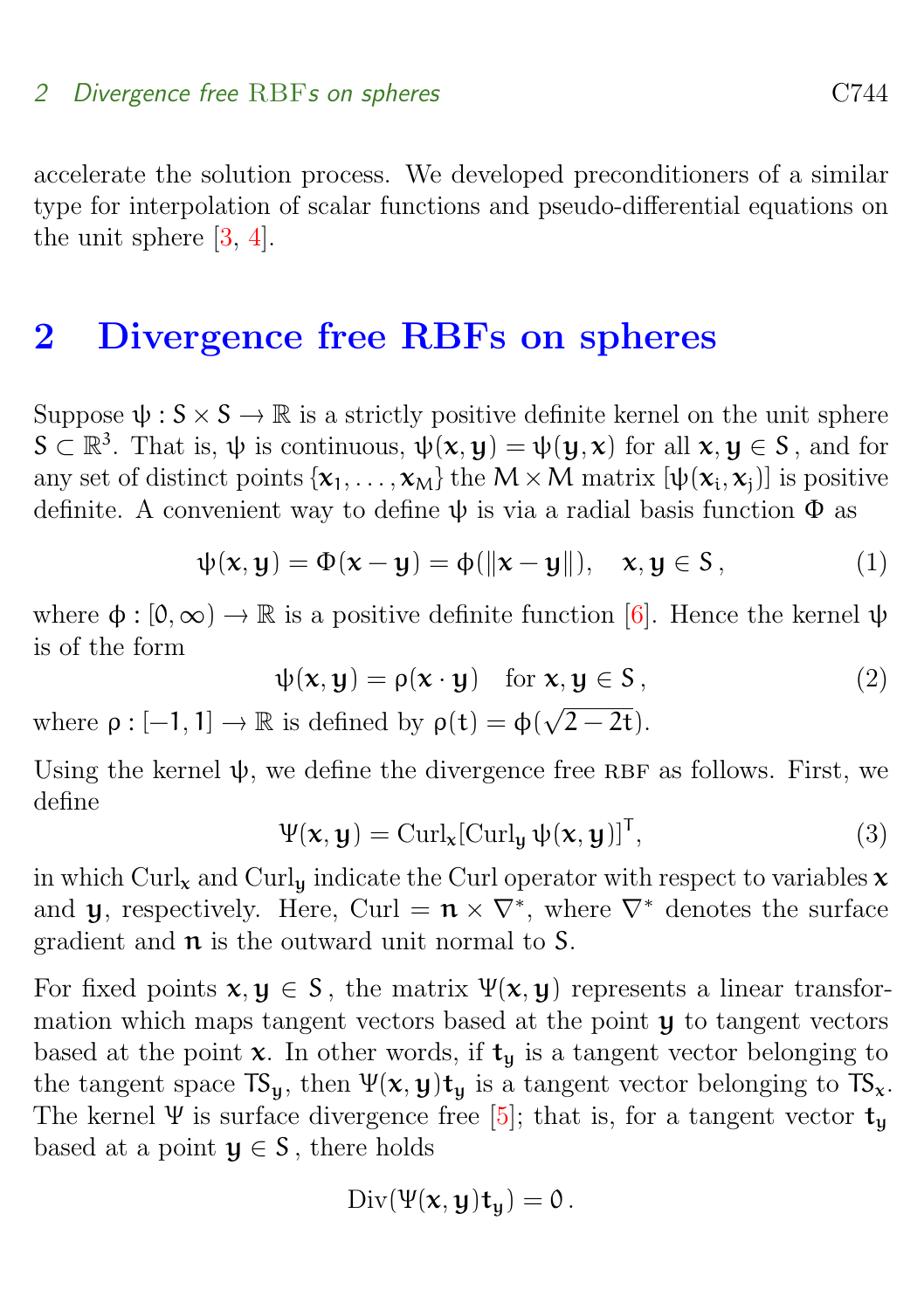#### 2 Divergence free RBFs on spheres C745

For a fixed  $y \in S$ , the vector function  $\Psi(\cdot, y)t_{\mathbf{u}}$  is called a divergence-free RBF.

The kernel  $\Psi(x, y)$  is used to interpolate surface divergence free vector fields on the unit sphere. Suppose  $X = \{x_1, \ldots, x_N\}$  is a set of scattered points on the unit sphere and  $\mathbf{F} : \mathbf{S} \to \mathbb{R}^3$  is a continuous surface divergence-free vector field whose values at the  $x_i$  are known. Then the interpolation problem is to find  $I_x$ F in

$$
V_X := \left\{ \sum_{k=1}^N \Psi(\mathbf{x}, \mathbf{x}_k) \mathbf{s}_k : \mathbf{s}_k \in TS_{\mathbf{x}_k} \text{ and } \mathbf{x}_k \in X \right\}
$$
(4)

so that

<span id="page-3-0"></span>
$$
I_XF(\mathbf{x}_j) = F(\mathbf{x}_j) \quad \text{for } j = 1, ..., N.
$$
 (5)

By choosing an orthonormal basis  $\{\mathbf{e}_k, \widetilde{\mathbf{e}}_k\}$  for the tangent space  $TS_{\mathbf{x}_k}$  we write  $I_x$ **F** as

<span id="page-3-1"></span>
$$
I_X \mathbf{F}(\mathbf{x}) = \sum_{k=1}^N \Psi(\mathbf{x}, \mathbf{x}_k) (c_k \mathbf{e}_k + \widetilde{c}_k \widetilde{\mathbf{e}}_k), \quad c_k, \widetilde{c}_k \in \mathbb{R}, \tag{6}
$$

and  $F(x_i)$  as

<span id="page-3-2"></span>
$$
\mathbf{F}(\mathbf{x}_j) = \mathbf{d}_j \mathbf{e}_j + \widetilde{\mathbf{d}}_j \widetilde{\mathbf{e}}_j, \quad \mathbf{d}_k, \widetilde{\mathbf{d}}_k \in \mathbb{R}.
$$
 (7)

In particular, in the implementation we choose  $\mathbf{e}_k = \mathbf{e}|_{\mathbf{x} = \mathbf{x}_k}$  and  $\widetilde{\mathbf{e}}_k = \widetilde{\mathbf{e}}|_{\mathbf{x} = \mathbf{x}_k}$ where

$$
\mathbf{e} = \frac{\partial \mathbf{p}}{\partial \theta}, \quad \widetilde{\mathbf{e}} = \frac{1}{\sin \theta} \frac{\partial \mathbf{p}}{\partial \phi} \quad \text{and} \quad \mathbf{p} = (\sin \theta \cos \phi, \sin \theta \sin \phi, \cos \theta)^T.
$$

From  $(5)$ ,  $(6)$  and  $(7)$ , we obtain

<span id="page-3-3"></span>
$$
\sum_{k=1}^{N} \underbrace{\left( \begin{array}{c} \boldsymbol{e}_{j}^{T} \\ \widetilde{\boldsymbol{e}}_{j}^{T} \end{array} \right) \Psi(\boldsymbol{x}_{j}, \boldsymbol{x}_{k}) (\boldsymbol{e}_{k} \quad \widetilde{\boldsymbol{e}}_{k})}_{A_{jk}} \left( \begin{array}{c} c_{k} \\ \widetilde{c}_{k} \end{array} \right) = \left( \begin{array}{c} d_{j} \\ \widetilde{d}_{j} \end{array} \right), \quad j = 1, \ldots, N. \tag{8}
$$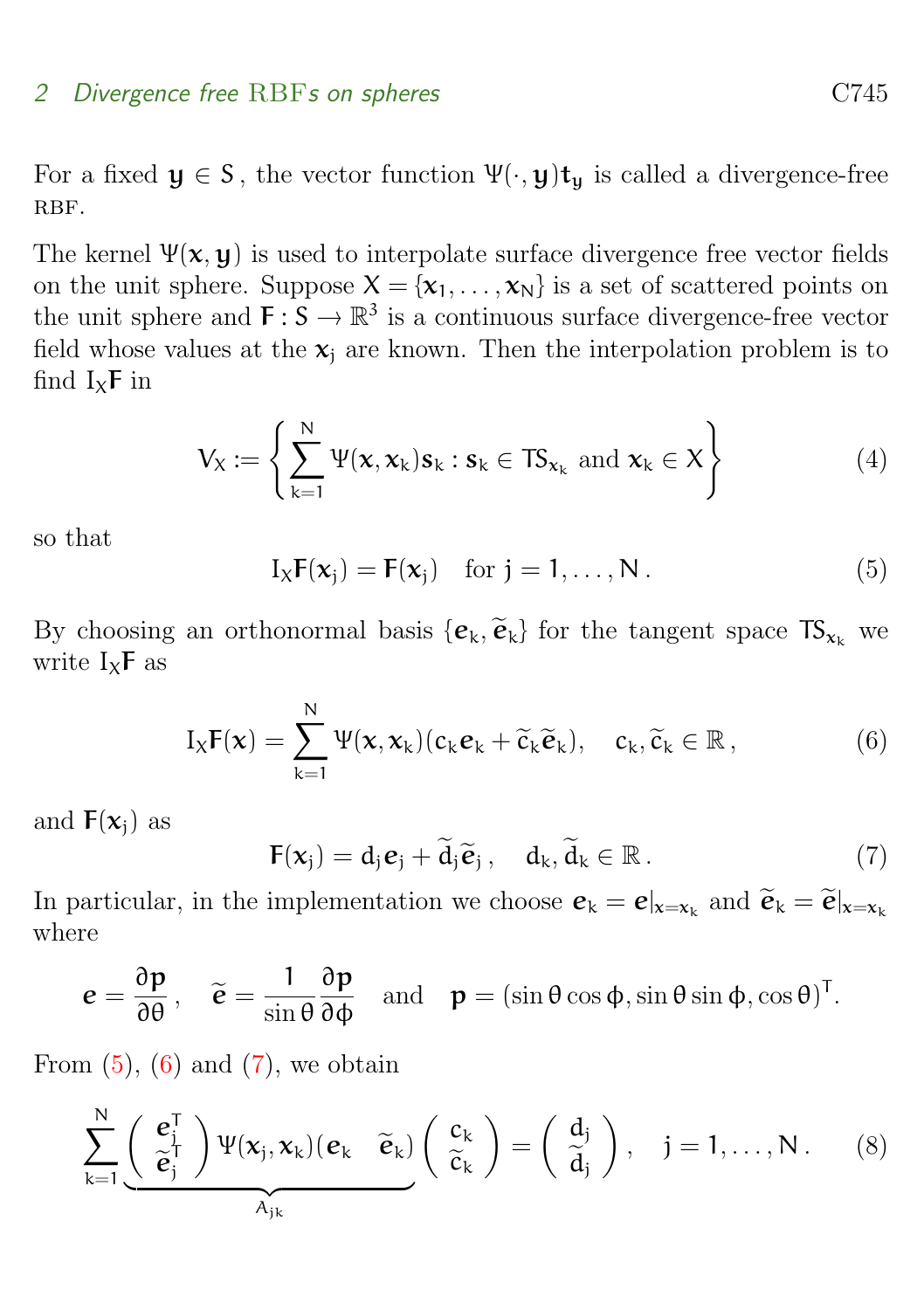#### 2 Divergence free RBFs on spheres C746

Let **A** be the 2N  $\times$  2N matrix composed of the blocks  $A_{ik}$  in [\(8\)](#page-3-3), let  $c =$  $(c_1, \tilde{c}_1, \ldots, c_N, \tilde{c}_N)^T$ , and let  $\mathbf{d} = (d_1, d_1, \ldots, d_N, d_N)^T$ . Then the system [\(8\)](#page-3-3) becomes becomes

$$
Ac = d. \tag{9}
$$

A convenient way to compute  $\Psi(\mathbf{x}_j, \mathbf{x}_k)$  in the entries of  $\mathbf A$  is via the matrix  $Q_{\mathbf x}$ satisfying  $Q_x y = x \times y$ . Then Curl<sub>x</sub> =  $Q_x \nabla$ , and from [\(1\)](#page-2-1) and [\(3\)](#page-2-2) we obtain

$$
\Psi(\mathbf{x}, \mathbf{y}) = Q_{\mathbf{x}}(-\nabla \nabla^{\mathsf{T}} \Phi(\mathbf{x} - \mathbf{y})) Q_{\mathbf{y}}^{\mathsf{T}}, \quad \mathbf{x}, \mathbf{y} \in \mathsf{S}. \tag{10}
$$

By [\(1\)](#page-2-1), the jk-component of the Hessian matrix  $\nabla \nabla^T \Phi(\mathbf{x})$  is

$$
\frac{\partial^2 \Phi}{\partial x_j \partial x_k} = \delta_{j,k} \frac{1}{r} \varphi'(r) + x_j x_k \frac{1}{r} \left( \frac{1}{r} \varphi'(r) \right)' =: \delta_{j,k} F(r) + x_j x_k G(r), \quad r = ||x||.
$$

From this we have

$$
\nabla \nabla^{\mathsf{T}} \Phi(\mathbf{x} - \mathbf{y}) = \mathsf{F}(\mathsf{r}) \mathsf{I} + \mathsf{G}(\mathsf{r})(\mathbf{x} - \mathbf{y})(\mathbf{x} - \mathbf{y})^{\mathsf{T}}, \quad \mathsf{r} = \|\mathbf{x} - \mathbf{y}\|,
$$

where I is the identity matrix. Thus

<span id="page-4-0"></span>
$$
\Psi(\mathbf{x}, \mathbf{y}) = F(r)(\mathbf{y}\mathbf{x}^{\mathsf{T}} - \mathbf{y}^{\mathsf{T}}\mathbf{x}\mathbf{I}) - G(r)(\mathbf{x} \times \mathbf{y})(\mathbf{x} \times \mathbf{y})^{\mathsf{T}}.
$$
 (11)

Setting  $\widetilde{\mathbf{s}} = \mathbf{x} \times \mathbf{s}$ , from [\(11\)](#page-4-0) we obtain

<span id="page-4-1"></span>
$$
\Psi(\mathbf{x}, \mathbf{y})\mathbf{s} = \mathbf{x} \times \left[ \mathbf{F}(\mathbf{r})\widetilde{\mathbf{s}} + \mathbf{G}(\mathbf{r})(\mathbf{x} - \mathbf{y})(\mathbf{x} - \mathbf{y})^{\mathsf{T}}\widetilde{\mathbf{s}} \right]. \tag{12}
$$

With  $r_{jk} = ||x_j - x_k||$ , the 2 × 2 matrix  $A_{ik}$  from [\(8\)](#page-3-3) is explicitly

<span id="page-4-2"></span>
$$
A_{jk} = F(r_{jk}) \begin{pmatrix} -\tilde{\mathbf{e}}_j \cdot \tilde{\mathbf{e}}_k & \tilde{\mathbf{e}}_j \cdot \mathbf{e}_k \\ \mathbf{e}_j \cdot \tilde{\mathbf{e}}_k & -\mathbf{e}_j \cdot \mathbf{e}_k \end{pmatrix} + G(r_{jk}) \begin{pmatrix} \tilde{\mathbf{e}}_j \cdot \mathbf{x}_k \\ -\mathbf{e}_j \cdot \mathbf{x}_k \end{pmatrix} (\mathbf{x}_j \cdot \tilde{\mathbf{e}}_k - \mathbf{x}_j \cdot \mathbf{e}_k).
$$
\n(13)

Formula [\(12\)](#page-4-1) can be used to compute  $I_x$ **F** after **c** is found.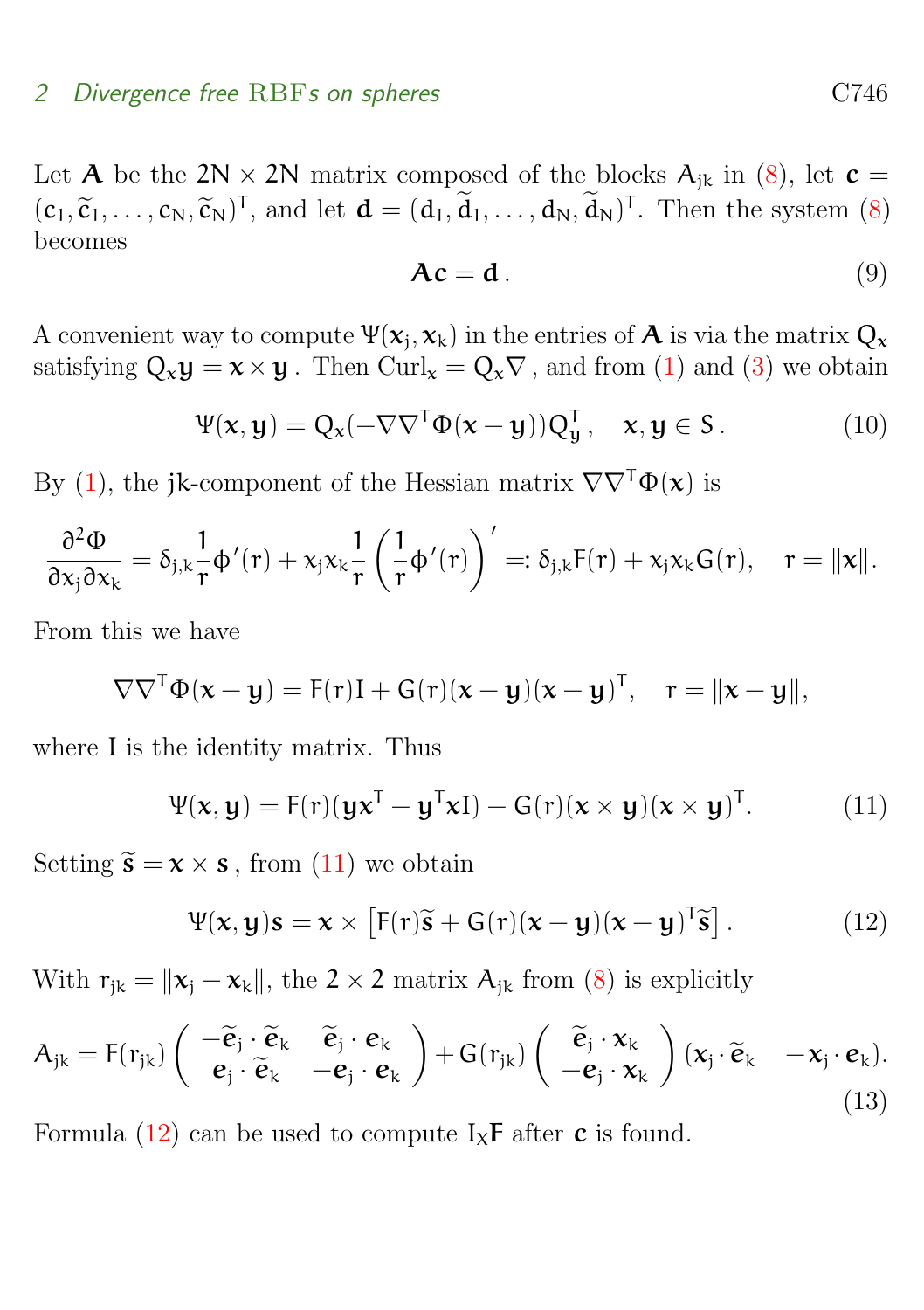#### <span id="page-5-4"></span>3 Additive Schwarz method C747

### <span id="page-5-0"></span>3 Additive Schwarz method

In order to apply the additive Schwarz method, we need to write the interpolation problem [\(5\)](#page-3-0) in a variational form. To this end, we introduce a norm and an inner product.

Given a divergence free vector field F there is a scalar stream function f such that  $\mathbf{F} = \text{Curl } \mathbf{f} \text{ (recall Curl } = \mathbf{n} \times \nabla^* \text{).}$  We define the norm

<span id="page-5-3"></span>
$$
\|\mathbf{F}\|_{\Psi} := \|\mathbf{f}\|_{\Psi} = \left(\sum_{\ell=1}^{\infty} \sum_{m=1}^{2\ell+1} \frac{|\widehat{\mathbf{f}}_{\ell,m}|^2}{\widehat{\psi}(\ell)}\right)^{1/2}, \quad \widehat{\mathbf{f}}_{\ell,m} = \int_{S} \mathbf{f} Y_{\ell,m} \, dS \,, \tag{14}
$$

where  $Y_{\ell,m}$  is the spherical harmonic and  $\widehat{\psi}(\ell)$  is the Fourier–Legendre coefficient of  $\rho$  [\[4,](#page-13-4) formula (3.2)]. We then define

$$
\mathcal{N}_{\Psi} := \{ \mathbf{F} = \operatorname{Curl} \mathbf{f} : \mathbf{f} \in \mathsf{C}^1(\mathsf{S}) \text{ and } ||\mathbf{F}||_{\Psi} < \infty \}
$$

which is a Hilbert space with respect to the inner product

$$
\langle \mathbf{F}, \mathbf{G} \rangle_{\Psi} := \langle \mathbf{f}, \mathbf{g} \rangle_{\Psi} = \sum_{\ell=1}^{\infty} \sum_{m=1}^{2\ell+1} \frac{\widehat{f}_{\ell,m} \widehat{g}_{\ell,m}}{\widehat{\psi}(\ell)}, \quad \mathbf{F} = \mathrm{Curl} \, \mathbf{f}, \quad \mathbf{G} = \mathrm{Curl} \, \mathbf{g} \, .
$$

For our analysis, we assume further that for some  $\tau > 1$ ,

<span id="page-5-2"></span>
$$
\widehat{\psi}(\ell) \sim [1 + \ell(\ell+1)]^{-(\tau+1)}, \quad \ell = 0, 1, \dots \tag{15}
$$

Then  $\mathcal{N}_{\Psi}$  defined above is a reproducing kernel Hilbert space associated with the kernel Ψ which is contained in the space of continuous vector fields on S. More precisely [\[1,](#page-13-6) Theorem 2.2], Ψ is the reproducing kernel for  $\mathcal{N}_{\Psi}$  in the sense that, for all  $\mathsf{F} \in \mathcal{N}_{\Psi}$ ,

<span id="page-5-1"></span>
$$
\langle \mathbf{F}, \Psi(\cdot, \mathbf{x}) \mathbf{t}_{\mathbf{x}} \rangle_{\Psi} = \mathbf{t}_{\mathbf{x}}^{\mathsf{T}} \mathbf{F}(\mathbf{x}), \quad \text{for all } \mathbf{x} \in \mathsf{S}, \tag{16}
$$

where  $t_x$  is any tangent vector based at  $x$ .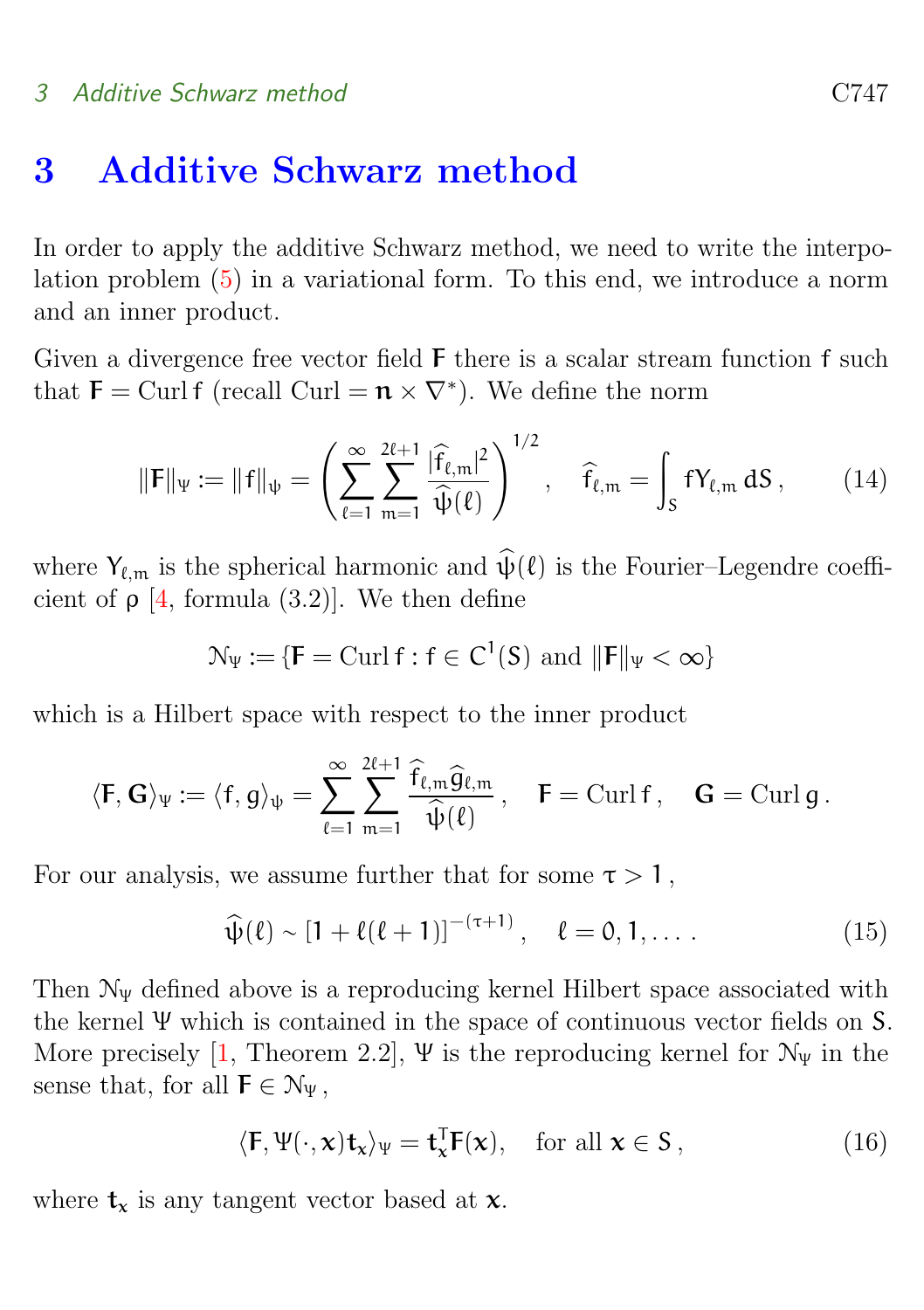#### <span id="page-6-6"></span>3 Additive Schwarz method C748

Using the reproducing property  $(16)$  of the kernel  $\Psi$ , we write the interpolation equation  $(5)$  as

<span id="page-6-0"></span>
$$
\langle I_X \mathbf{F}, \Psi(\cdot, \mathbf{x}_j) \mathbf{t}_{\mathbf{x}_j} \rangle_{\Psi} = \langle \mathbf{F}, \Psi(\cdot, \mathbf{x}_j) \mathbf{t}_{\mathbf{x}_j} \rangle_{\Psi}, \quad j = 1, \dots, N. \tag{17}
$$

Since  $V_X$  is spanned by  $\Psi(\cdot, x_j)\mathbf{e}_j$  and  $\Psi(\cdot, x_j)\mathbf{\tilde{e}}_j$  for  $j = 1, ..., N$ , [\(17\)](#page-6-0) is conjugate to the variational form equivalent to the variational form

<span id="page-6-1"></span>
$$
\langle I_X \mathbf{F}, \mathbf{G} \rangle_{\Psi} = \langle \mathbf{F}, \mathbf{G} \rangle_{\Psi}, \quad \text{for all } \mathbf{G} \in V_X. \tag{18}
$$

Additive Schwarz methods provide fast solutions to equation [\(18\)](#page-6-1) by solving, in parallel, problems of smaller size. Let the space  $V_X$  be decomposed as

<span id="page-6-3"></span>
$$
V_X = V_0 + \dots + V_J, \qquad (19)
$$

where  $V_j$ , for  $j = 0, ..., J$ , are subspaces of  $V_x$ . Let  $P_j : V_x \to V_j$ , for  $j = 0, \ldots, J$ , be projections defined by

<span id="page-6-4"></span>
$$
\langle P_j \mathbf{v}, \mathbf{w} \rangle_{\Psi} = \langle \mathbf{v}, \mathbf{w} \rangle_{\Psi}, \quad \text{for all } \mathbf{v} \in V_X, \ \mathbf{w} \in V_j. \tag{20}
$$

Defining

<span id="page-6-5"></span>
$$
P := P_0 + \dots + P_J, \qquad (21)
$$

then the additive Schwarz method for equation [\(18\)](#page-6-1) consists in solving, by an iterative method, the equation

<span id="page-6-2"></span>
$$
PI_XF = g , \t\t(22)
$$

where the right-hand side is  $g = \sum_{j=0}^{J} g_j$ , with  $g_j \in V_j$  being solutions of

$$
\langle \mathbf{g}_j, \mathbf{w} \rangle_{\Psi} = \langle \mathbf{F}, \mathbf{w} \rangle_{\Psi}, \quad \text{for all } \mathbf{w} \in V_j. \tag{23}
$$

The equivalence of  $(18)$  and  $(22)$  is well known [\[4\]](#page-13-4). A practical method to solve [\(22\)](#page-6-2) is the conjugate gradient method; the additive Schwarz method (Algorithm [1\)](#page-8-1) can be viewed as a preconditioned conjugate gradient method.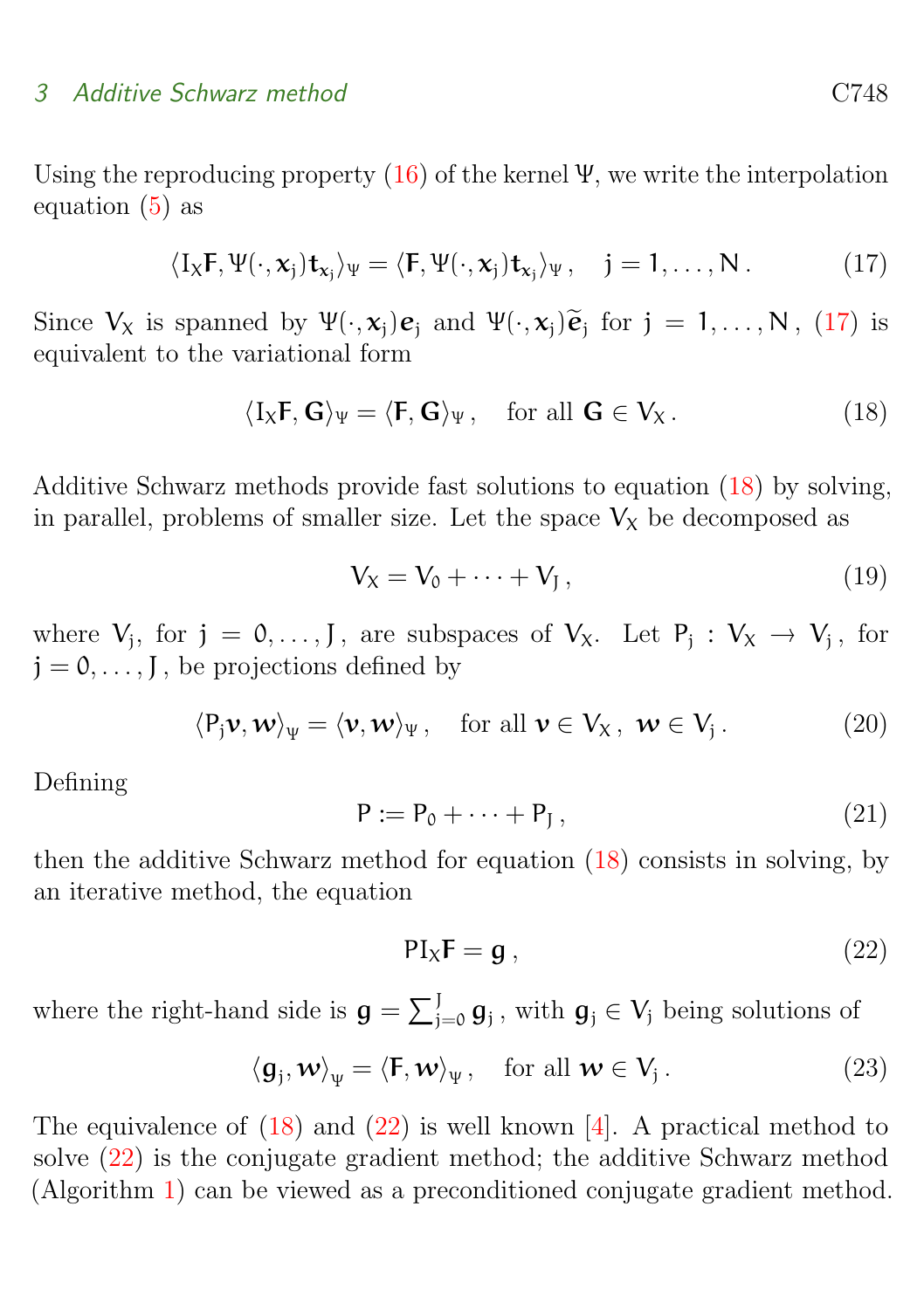#### <span id="page-7-2"></span>3 Additive Schwarz method C749

In the following, we present a decomposition of  $V<sub>X</sub>$  into a sum of subspaces as in [\(19\)](#page-6-3).

Let a spherical cap of radius  $\alpha$  centred at  $p \in S$  be defined as

$$
C(\mathbf{p}, \alpha) := \{ \mathbf{x} \in S : \theta(\mathbf{p}, \mathbf{x}) < \alpha \}. \tag{24}
$$

where  $\theta(\mathbf{p}, \mathbf{x}) = \cos^{-1}(\mathbf{p} \cdot \mathbf{x})$  is the geodesic distance between two points  $x, p \in S$ . Let  $\alpha$  now be a fixed number satisfying  $0 < \alpha < \pi/3$  and let  $X_0 := \{ \mathbf{p}_j : j = 1, \ldots, J \}$  be a subset of X such that

<span id="page-7-0"></span>
$$
X = \bigcup_{j=1}^{J} \left[ \overline{C(\mathbf{p}_j, \alpha)} \cap X \right].
$$
 (25)

For  $j = 1, \ldots, J$ , the subset  $X_j$  is defined as

<span id="page-7-1"></span>
$$
X_j := \{ \mathbf{x}_k \in X : \theta(\mathbf{x}_k, \mathbf{p}_j) \leq \alpha \} = \overline{C(\mathbf{p}_j, \alpha)} \cap X. \tag{26}
$$

The sets  $X_i$  may have different numbers of elements and may overlap each other. Because of  $(25)$ , X is decomposed into J overlapping subsets  $X_j$ ,  $j = 1, \ldots, J$ .

We define  $V_j = V_{X_j}$ ,  $j = 0, \ldots, J$ ; that is,

$$
V_j = \text{ span } \{\Psi(\mathbf{x}, \mathbf{x}_k) \mathbf{e}_k, \Psi(\mathbf{x}, \mathbf{x}_k) \widetilde{\mathbf{e}}_k : \mathbf{x}_k \in X_j \},\
$$

so that  $V_X = V_0 + \cdots + V_J$ . The Schwarz operator P is then defined by [\(20\)](#page-6-4) and [\(21\)](#page-6-5). We gave an algorithm to construct the sets  $X_j$ ,  $j = 1, \ldots, J$ , satisfying  $(26)$  [\[4,](#page-13-4) Section 6].

In the following, we describe the preconditioned conjugate gradient method based on the Schwarz operator P. For  $i = 0, \ldots, J$ , let  $A_i$  be the restriction of the matrix  $A$  onto each subspace  $V_i$ , that is,  $A_i$  is a submatrix of size  $2 \text{ card}(X_i) \times 2 \text{ card}(X_i)$  given by  $A_i = [A_{ik}]$ , where  $A_{ik}$  is the  $2 \times 2$  block matrix defined for  $x_j, x_k \in X_i$  as given in [\(13\)](#page-4-2).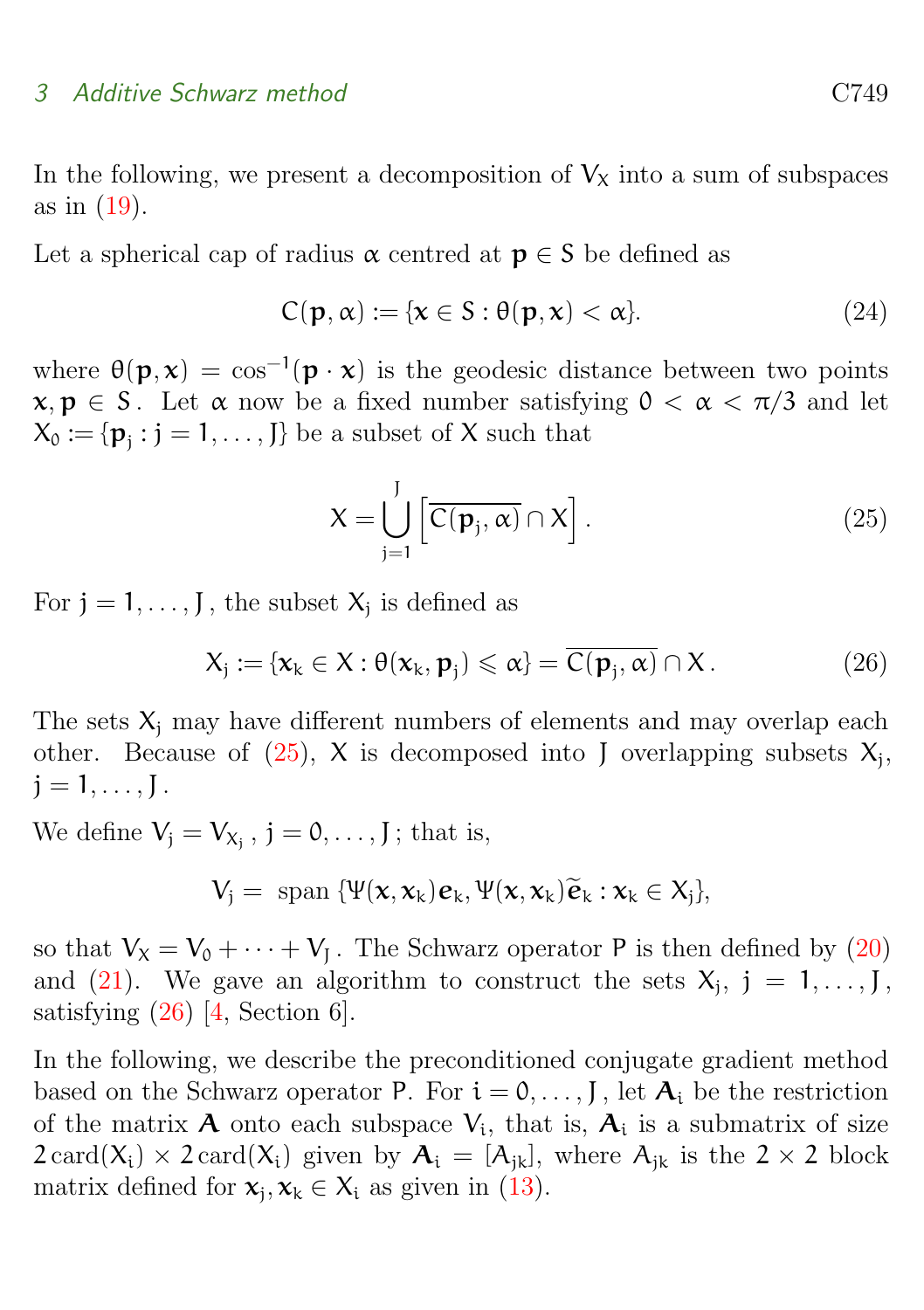#### 4 Estimates of the condition number C750

For  $k = 0, \ldots, J$ , let  $I_k$  be an ordered subset of  $\{1, \ldots, N\}$  such that  $\mathbf{x}_m \in X_k$ if and only if  $m \in I_k$ . The cardinality of the set  $I_k$  is denoted by  $s_k$ and the rth element of the set  $I_k$  is denoted by  $I_k(r)$ . For a given vector  $\mathbf{v} = (v_1, \widetilde{v}_1, \dots, v_N, \widetilde{v}_N)^T$ , the restriction map  $R_k : \mathbb{R}^{2N} \to \mathbb{R}^{2s_k}$  is defined as

$$
R_k \boldsymbol{\nu} = (\nu_{I_k(1)}, \widetilde{\nu}_{I_k(1)}, \ldots, \nu_{I_k(s_k)}, \widetilde{\nu}_{I_k(s_k)})^T.
$$

Conversely, for a vector  $\mathbf{u} = (u_1, \tilde{u}_1, \dots, u_{s_k}, \tilde{u}_{s_k})^T$ , the extension map  $R_k^T$ :<br>  $\mathbb{R}^{2s_k} \longrightarrow \mathbb{R}^{2N}$  is defined by  $R_{\text{u}}^T \mathbf{u} = (u_k, \tilde{u}_k, \tilde{u}_k)^T$ , where  $\mathbb{R}^{2s_k} \to \mathbb{R}^{2N}$  is defined by  $R_k^{\mathsf{T}} \mathbf{u} = (\mathbf{v}_1, \widetilde{\mathbf{v}}_1, \dots, \mathbf{v}_N, \widetilde{\mathbf{v}}_N)^{\mathsf{T}}$ , where

$$
(\nu_j,\widetilde{\nu}_j)=\begin{cases} (u_r,\widetilde{u}_r),&\text{if }j=I_k(r)\text{ for some }r\in\{1,\ldots,s_k\},\\ 0,&\text{if }j\notin I_k\,.\end{cases}
$$

Algorithm [1](#page-8-1) shows a pseudocode for the preconditioned conjugate gradient method.

### <span id="page-8-0"></span>4 Estimates of the condition number

Let  $\varphi_k$  and  $\widetilde{\varphi}_k$  be defined so that Curl  $\varphi_k = \Psi(\cdot, \mathbf{x}_k) \mathbf{e}_k$  and Curl  $\widetilde{\varphi}_k =$  $\Psi(\cdot, \mathbf{x}_k)\widetilde{\mathbf{e}}_k$ . These stream functions also have compact supports. Let

$$
W_X = \mathrm{span}\{\phi_k, \ \widetilde{\phi}_k : \mathbf{x}_k \in X\} \quad \text{and} \quad W_j = \mathrm{span}\{\phi_k, \ \widetilde{\phi}_k : \mathbf{x}_k \in X_j\}.
$$

Assume the functions in  $W_j$  have supports in  $\Gamma_j$ , where  $\Gamma_j$  is a spherical cap centred at  $\mathbf{p}_j$ . We make the following assumption:

<span id="page-8-2"></span>Assumption 1. We can partition the index set 1,...,  $\int$  into M (for  $1 \leq$  $M \leqslant J$ ) sets  $J_m$ , for  $1 \leqslant m \leqslant M$ , such that if  $i, j \in J_m$  and  $i \neq j$  then  $\Gamma_i \cap \Gamma_i = \emptyset$ .

<span id="page-8-3"></span><span id="page-8-1"></span>Under Assumption [1,](#page-8-2) the following results hold.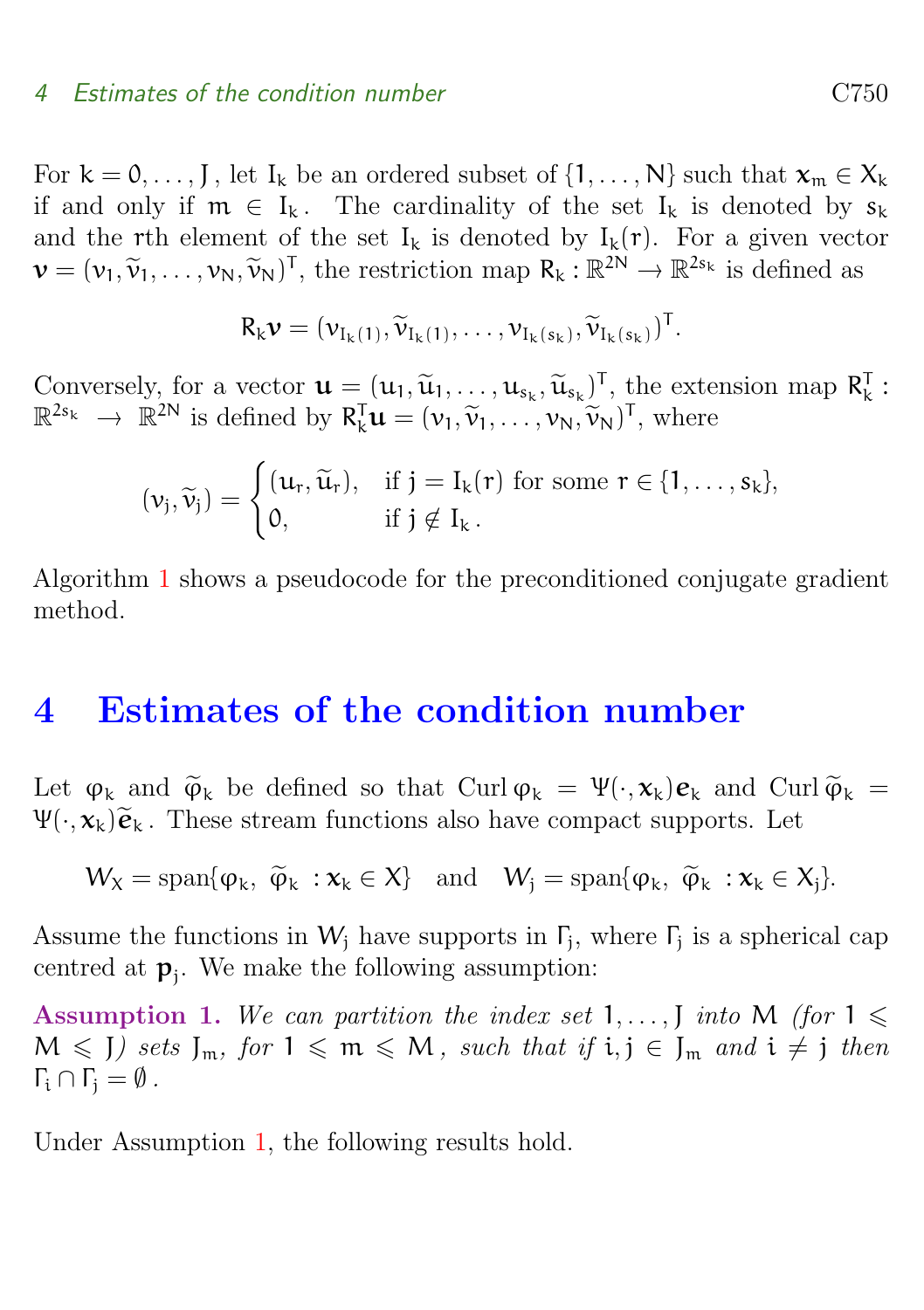Algorithm 1: Preconditioned conjugate gradient method.

**input**: The scattered set  $X$  on the sphere, the values of the vector field  $\bf{F}$  at X, and the desired accuracy  $\bf{\epsilon}$ . output: The divergence free RBF approximation of  $F$ 

```
1 Partition the scattered set X into X_0 \cup \cdots \cup X_I2 Compute the coordinates d_i and \ddot{d}_i of the vector field F
 \mathbf{r} = [d_j \ d_j]_{j=1}^N4 p = 05 \text{ } c = 06 iter = 07 while \|\mathbf{r}\| > \epsilon do
 \sin s for j = 1 to J do
 {\bf p}={\bf p}+{\bf R}_{\rm j}^{{\sf T}}{\bf A}_{\rm j}^{-1}{\bf R}_{\rm j}{\bf r}10 end
11 \mathbf{p} = \mathbf{p} + \mathbf{R}_{0}^{\mathsf{T}} \mathbf{A}_{0}^{-1} \mathbf{R}_{0} \mathbf{r}12 if iter > 0 then
13 \zeta_0 = \zeta_114 end
15 \zeta_1 = \mathbf{p} \cdot \mathbf{r}16 iter = iter +117 if iter = 1 then
18 p_1 = p19 end
20 else
               {\bf p}_1 = {\bf p} + (\zeta_1/\zeta_0){\bf p}_121
22 end
23 \gamma = (\mathbf{r} \cdot \mathbf{p})/(\mathbf{p}_1 \cdot \mathbf{A} \mathbf{p}_1)r = r - \gamma A p_124
          c = c + \gamma p_125
26 end
```
27 Construct the approximate solution using  $(6)$  and  $(12)$ .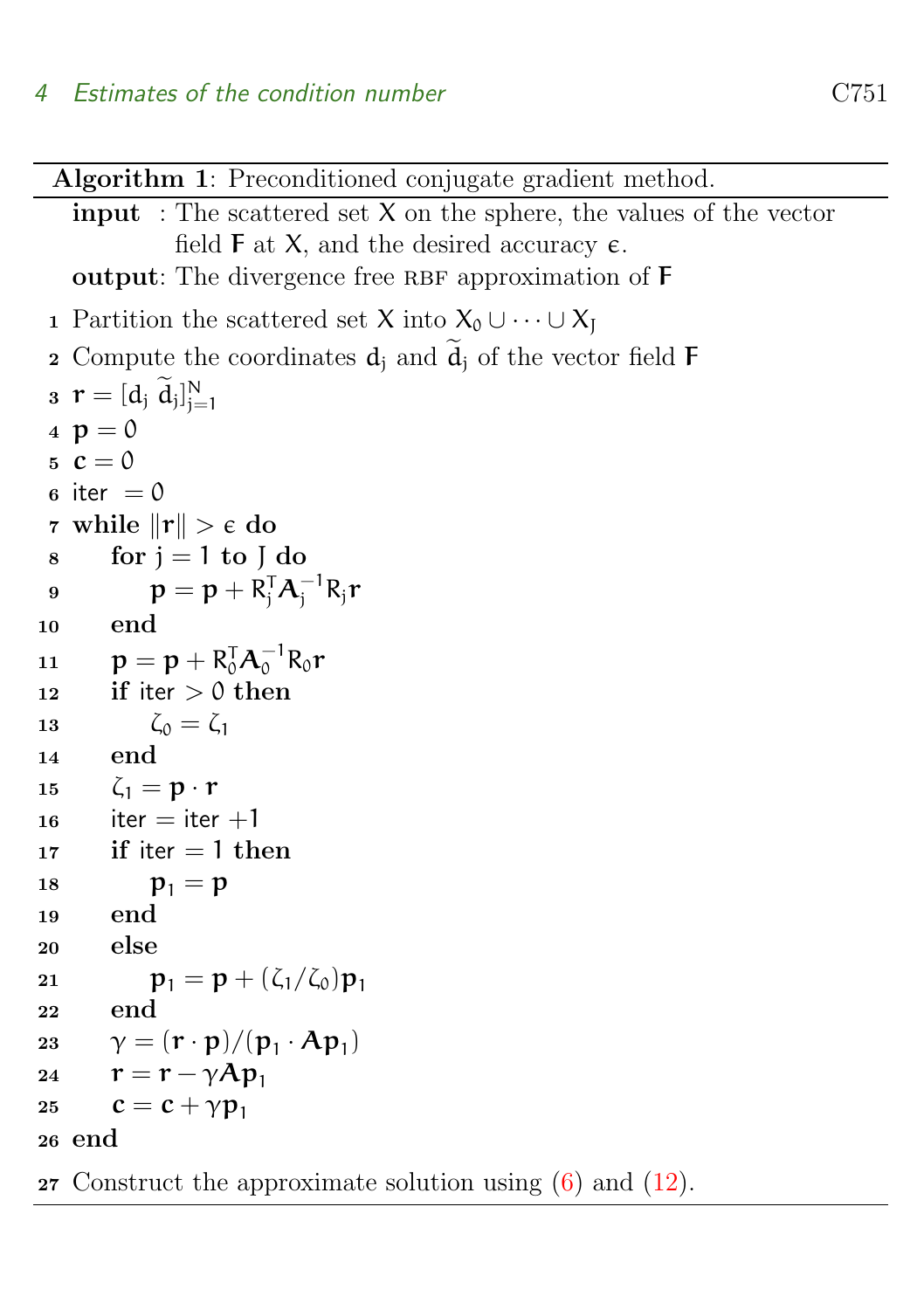#### <span id="page-10-1"></span>4 Estimates of the condition number C752

**Lemma 2.** There exists a positive constant  $c$  independent of the set  $X$  such that for any  $\mathbf{u} \in V_{\chi}$  satisfying  $\mathbf{u} = \sum_{j=0}^{J} \mathbf{u}_j$  with  $\mathbf{u}_j \in V_j$  for  $j = 0, \ldots, J$ ,

$$
\langle \mathbf{u},\mathbf{u}\rangle_\Psi \leqslant c M \sum_{j=0}^J \langle \mathbf{u}_j,\mathbf{u}_j\rangle_\Psi\,.
$$

**Proof:** Since  $u \in V_X$  is divergence free, there is a stream function  $u \in W_X$ such that  $u = \text{Curl } u$ . Similarly, for every  $u_i \in V_i$  there is a stream function  $u_j \in W_j$  such that  $u_j = \text{Curl}\,u_j$ . Le Gia and Tran [\[4,](#page-13-4) Lemma 5.2] gave, under the assumption [\(15\)](#page-5-2),

$$
\langle u,u\rangle_\psi \leqslant c M \sum_{j=0}^J \langle u_j,u_j\rangle_\psi\,.
$$

This estimate and definition  $(14)$  give the desired result.

<span id="page-10-0"></span>Lemma 3. For any  $u \in V_x$  there exist  $u_j \in V_j$ ,  $j = 0, \ldots, J$ , satisfying  $\mathbf{u} = \sum_{j=0}^J \mathbf{u}_j$  and

$$
\sum_{j=0}^J \langle \mathbf{u}_j, \mathbf{u}_j \rangle_{\Psi} \leqslant \left(1 + \frac{J}{(1 - \|\widetilde{Q}\|_{\Psi})^2}\right) \langle \mathbf{u}, \mathbf{u} \rangle_{\Psi},
$$

where  $Q = Q_1 \cdots Q_1$  and

$$
\|Q\|_{\Psi} = \sup\{\|\widetilde{Q}\mathbf{v}\|_{\Psi} : \mathbf{v} \in V_X \text{ and } \|\mathbf{v}\|_{\Psi} \leq 1\}.
$$

Here  $Q_j$  is the orthogonal projection from  $V_x$  to  $V_j^{\perp}$  with respect to  $\langle \cdot, \cdot \rangle_{\Psi}$ , where  $V_j^{\perp} := {\mathbf{u} \in \mathcal{N}_{\Psi} : \langle {\mathbf{u}}, {\mathbf{w}} \rangle_{\Psi} = 0 \quad \text{for all } {\mathbf{w} \in \mathcal{V}_j}.$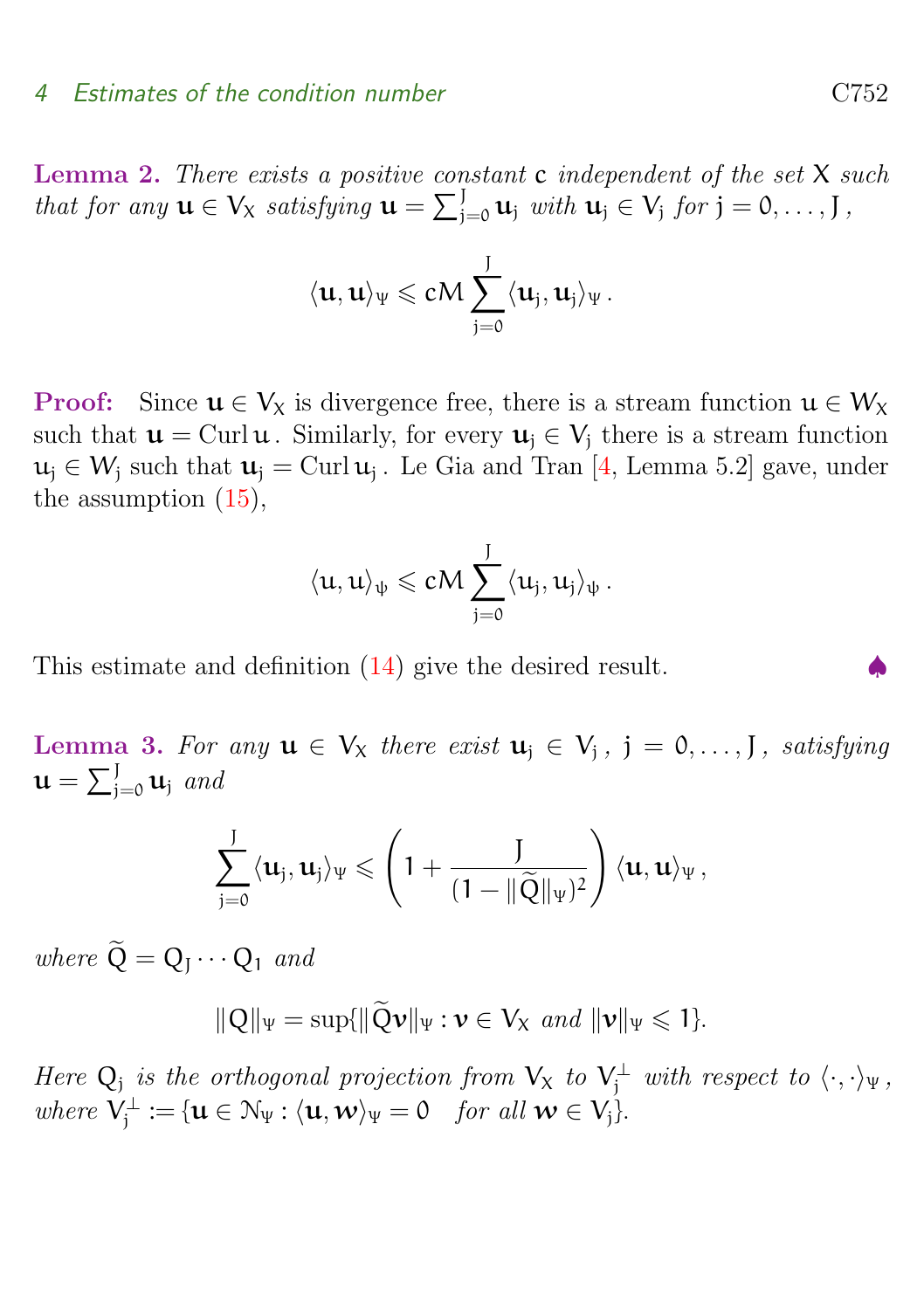#### <span id="page-11-1"></span>5 Numerical experiments C753

Proof: The proof follows in the same manner as Lemma [2,](#page-8-3) using an external lemma by Le Gia and Tran  $[4, \text{Lemma } 5.3]$  $[4, \text{Lemma } 5.3]$ .

Lemmas [2](#page-8-3) and [3](#page-10-0) allow us to estimate the condition number of P, namely  $\kappa(P) = \lambda_{\text{max}}(P)/\lambda_{\text{min}}(P)$  where  $\lambda_{\text{max}}(P)$  and  $\lambda_{\text{min}}(P)$  are the maximum eigenvalue and the minimum eigenvalue of P, respectively.

**Theorem 4.** Under Assumption [1,](#page-8-2) the condition number  $\kappa(P)$  of the additive Schwarz operator P is bounded by

$$
\kappa(P)\leqslant c\mathsf{M}\left(1+\frac{J}{(1-\|\widetilde{Q}\|_{\Psi})^2}\right),
$$

where c is a constant independent of M, J and the set X. Here, the operator  $\widetilde{Q}$ is defined in Lemma [3.](#page-10-0)

Proof: From Lemmas [2](#page-8-3) and [3,](#page-10-0) and the standard analysis for domain de-composition methods [\[4\]](#page-13-4), we obtain  $\lambda_{\text{max}}(P) \leq cM$  and

$$
\lambda_{\min}^{-1}(P) \leqslant \left(1+\frac{J}{(1-\|\widetilde{Q}\|_{\Psi})^2}\right).
$$

Therefore the result of the theorem is obtained.

# <span id="page-11-0"></span>5 Numerical experiments

We present numerical experiments based on globally scattered data extracted from a very large data set collected by the nasa satellite magsat. Given a positive real number  $q$ , different sets  $X$  of scattered points are extracted from the original data set so that the separation radius  $q_X$  is not less than q.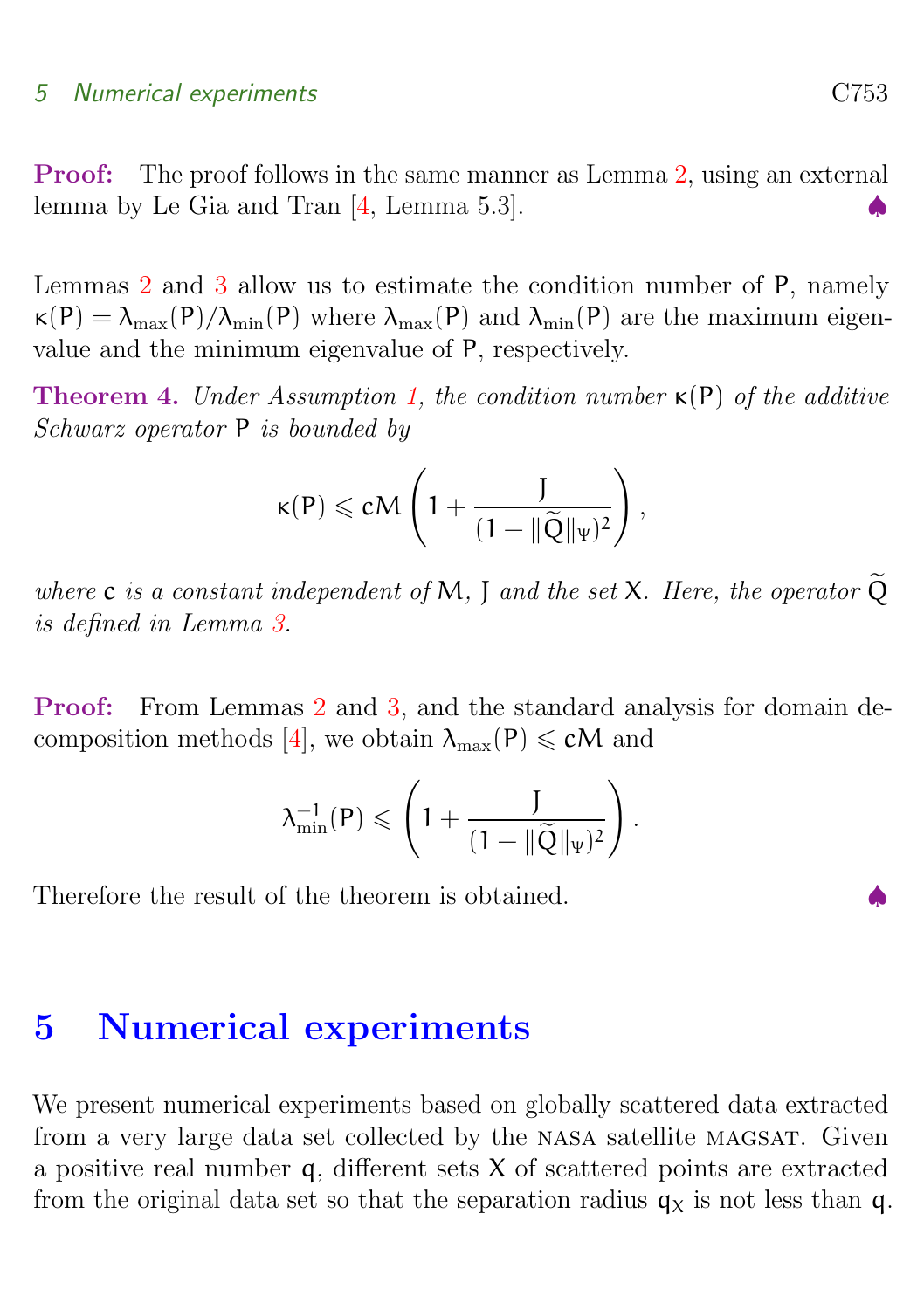#### <span id="page-12-1"></span>5 Numerical experiments C754

TABLE 1: Radial basis functions used in the numerical experiments.

<span id="page-12-0"></span>

| $\phi(r)$                                  |     |
|--------------------------------------------|-----|
| $(1 - r)^{6}$ (35r <sup>2</sup> + 18r + 3) | 5/2 |
| $(1 - r)^8 + (32r^3 + 25r^2 + 8r + 1)$     | 1/2 |

The separation radius of a set  $X = \{x_1, \ldots, x_N\} \subset S$  is defined by  $q_X =$ 0.5 min<sub>i≠j</sub> cos<sup>-1</sup>( $x_i \cdot x_j$ ). The number of points and the separation radius  $q_x$ of each data set are listed in Table [2.](#page-13-7) The exact vector field is

$$
\mathsf{F} = \frac{1}{\sin \theta} \frac{\partial \mathsf{F}}{\partial \phi} \mathbf{e} - \frac{\partial \mathsf{F}}{\partial \theta} \widetilde{\mathbf{e}} \,,
$$

where F is the following stream function

 $F = 4 \cos(\alpha) \cos(\theta) - 4 \sin(\alpha) \sin(\theta) \cos(\phi), \quad \alpha = \pi/4$ ,

and the tangent vectors are

 $\mathbf{e} = (\cos \theta \cos \phi, \cos \theta \sin \phi, -\sin \theta)^\mathsf{T}$  and  $\mathbf{\tilde{e}} = (-\sin \phi, \cos \phi, 0)^\mathsf{T}$ .

We use the compactly supported radial basis functions [\[6\]](#page-13-5) listed in Table [1](#page-12-0) to define the kernel Ψ. Tables [2](#page-13-7) and [3](#page-14-0)[–4](#page-15-0) give numerical results for the conjugate gradient (cg) method and preconditioned cg.

As shown in Table [2,](#page-13-7) when N increases and  $q<sub>x</sub>$  decreases, the condition number  $\kappa(A)$  of the matrix A increases, and hence the CPU time (in seconds) increases significantly. When the preconditioner introduced in Algorithm [1](#page-8-1) is applied, as can be seen in Tables  $3-4$ , the condition numbers of the preconditioned systems  $\kappa(P)$  are much smaller than the condition numbers of the original interpolation matrix  $\kappa(A)$ . As a consequence, the number of iterations and cpu times in solving the linear systems are reduced dramatically. This shows the effectiveness of the preconditioner.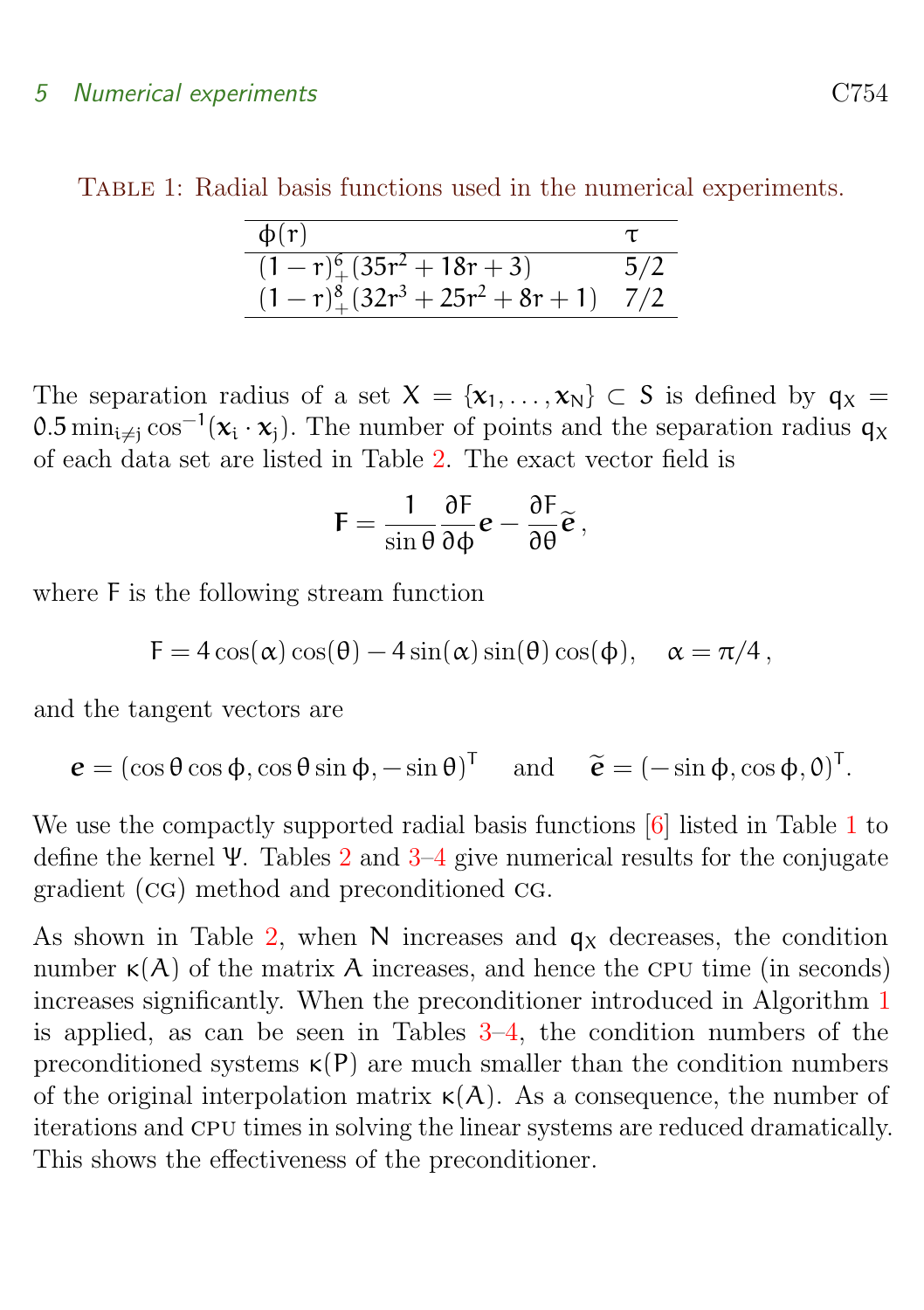|  |  |  | $\tau$ N $q_X$ $\lambda_{\min}$ $\lambda_{\max}$ $\kappa(A)$ CPU ITER                        |  |
|--|--|--|----------------------------------------------------------------------------------------------|--|
|  |  |  | $5/2$ 7663 $\pi/200$ 7.4E-3 8.8E+3 1.2E+6 4507.6 2526                                        |  |
|  |  |  | 10443 $\pi/240$ 4.6E-3 1.2E+4 2.7E+6 7300.2 3413                                             |  |
|  |  |  | $7/2$ 7763 $\pi/200$ 7.0 <sub>E</sub> -5 3.0 <sub>E</sub> +3 4.3 <sub>E</sub> +7 8706.9 8948 |  |
|  |  |  | 10443 $\pi/240$ 8.6E-5 4.1E+3 4.8E+7 14647.8 8805                                            |  |

<span id="page-13-7"></span>Table 2: Conjugate gradient method (without preconditioners).

# <span id="page-13-0"></span>References

- <span id="page-13-6"></span>[1] E. Fuselier, F. Narcowich, J. D. Ward, and G. Wright. Error and stability estimates for surface-divergence free RBF interpolants on the sphere. Math. Comp., 78:2157–2186, 2009. [doi:10.1090/S0025-5718-09-02214-5.](http://dx.doi.org/10.1090/S0025-5718-09-02214-5) [C747](#page-5-4)
- <span id="page-13-1"></span>[2] J. R. Holton. An Introduction to Dynamic Meteorology. Academic Press, San Francisco, 3rd ed., 1992. [doi:10.1119/1.1987371.](http://dx.doi.org/10.1119/1.1987371) [C743](#page-1-1)
- <span id="page-13-3"></span>[3] Q. T. Le Gia, I. H. Sloan, and T. Tran. Overlapping additive Schwarz preconditioners for elliptic PDEs on the unit sphere. Math. Comp., 78:79–101, 2009. [doi:10.1090/S0025-5718-08-02150-9.](http://dx.doi.org/10.1090/S0025-5718-08-02150-9) [C744](#page-2-3)
- <span id="page-13-4"></span>[4] Q. T. Le Gia and T. Tran. An overlapping additive Schwarz preconditioner for interpolation on the unit sphere with spherical radial basis functions. J. of Complexity, 26:552–573, 2010. [doi:10.1016/j.jco.2010.06.003.](http://dx.doi.org/10.1016/j.jco.2010.06.003) [C744,](#page-2-3) [C747,](#page-5-4) [C748,](#page-6-6) [C749,](#page-7-2) [C752,](#page-10-1) [C753](#page-11-1)
- <span id="page-13-2"></span>[5] F. J. Narcowich, J. D. Ward, and G. B. Wright. Divergence-free RBFs on surfaces. J. Fourier Anal. Appl., 13:643–663, 2007. [doi:10.1007/s00041-006-6903-2.](http://dx.doi.org/10.1007/s00041-006-6903-2) [C743,](#page-1-1) [C744](#page-2-3)
- <span id="page-13-5"></span>[6] H. Wendland. Scattered Data Approximation. Cambridge University Press, Cambridge, 2005. [doi:10.2277/0521843359.](http://dx.doi.org/10.2277/0521843359) [C744,](#page-2-3) [C754](#page-12-1)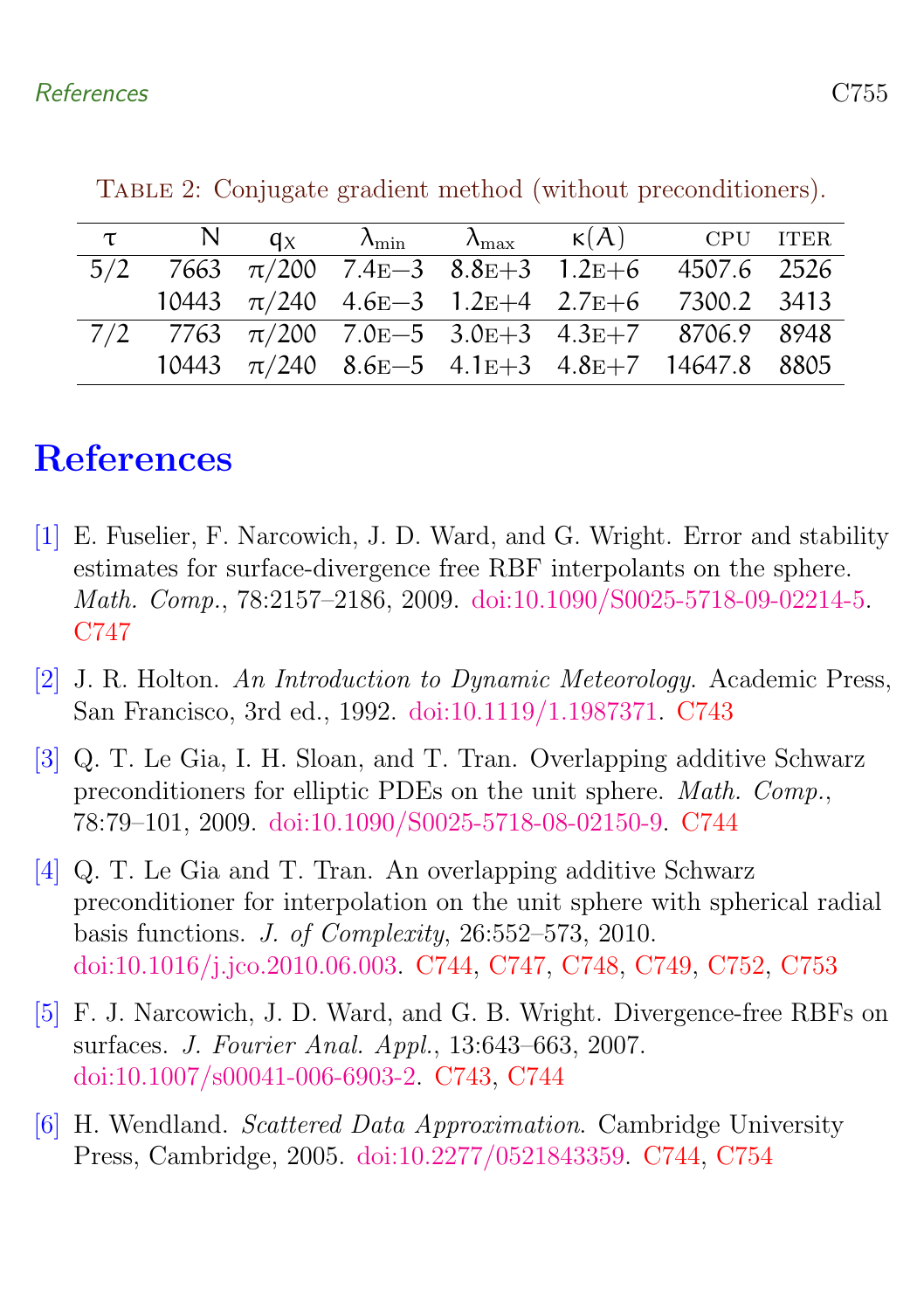| N     | $\cos \alpha$ | $\cos \beta$ |    | $\lambda_{\min}$ | $\lambda_{\max}$ | $\kappa(P)$ | CPU   | <b>ITER</b> |
|-------|---------------|--------------|----|------------------|------------------|-------------|-------|-------------|
| 7663  | 0.95          | 0.46         | 84 | $9.6E - 4$       | 11.02            | $1.1E+4$    | 785.6 | 296         |
| 7663  | 0.94          | $-0.54$      | 76 | $1.9E-3$         | 10.99            | $5.8E + 3$  | 519.8 | 177         |
| 7663  | 0.93          | $-0.60$      | 65 | $4.6E - 3$       | 10.58            | $2.3E + 3$  | 459.2 | 145         |
| 7663  | 0.92          | $-0.35$      | 56 | $7.1E - 4$       | 10.21            | $1.4E + 4$  | 631.8 | 177         |
| 7663  | 0.91          | $-0.70$      | 50 | $2.9E-3$         | 9.35             | $3.2E + 3$  | 514.8 | 130         |
| 7663  | 0.90          | $-0.15$      | 45 | $8.9E - 4$       | 9.20             | $1.0E + 4$  | 753.2 | 175         |
| 7663  | 0.89          | $-0.62$      | 42 | $5.1E-2$         | 9.32             | $1.8E + 2$  | 231.4 | 50          |
| 7663  | 0.88          | $-0.61$      | 37 | $5.5E - 3$       | 8.52             | $1.6E + 3$  | 370.9 | 74          |
| 7663  | 0.87          | $-0.56$      | 37 | $3.5E - 3$       | 9.26             | $2.6E + 3$  | 571.2 | 101         |
| 7663  | 0.86          | $-0.73$      | 30 | $1.1E - 2$       | 8.14             | $7.1E+2$    | 369.4 | 67          |
| 7663  | 0.85          | $-0.62$      | 33 | $3.4E - 2$       | 8.67             | $2.6E + 2$  | 345.6 | 52          |
| 10443 | 0.95          | $-0.07$      | 86 | $4.6E - 4$       | 11.53            | $2.5E+4$    | 767.8 | 250         |
| 10443 | 0.94          | $-0.35$      | 75 | $4.8E - 4$       | 11.47            | $2.4E + 4$  | 648.9 | 195         |
| 10443 | 0.93          | $-0.60$      | 65 | $1.6E - 3$       | 10.50            | $6.6E + 3$  | 644.6 | 186         |
| 10443 | 0.92          | $-0.35$      | 55 | $7.5E-4$         | 10.25            | $1.4E + 4$  | 623.2 | 165         |
| 10443 | 0.91          | $-0.66$      | 48 | $4.9E-3$         | 9.71             | $2.0E + 3$  | 378.8 | 101         |
| 10443 | 0.90          | $-0.63$      | 45 | $2.8E - 2$       | 9.21             | $3.3E+2$    | 277.5 | 57          |
| 10443 | 0.89          | $-0.66$      | 39 | $1.4E - 3$       | 8.46             | $6.0E + 3$  | 886.9 | 170         |
| 10443 | 0.88          | $-0.69$      | 37 | $1.8E - 3$       | 8.52             | $4.7E + 3$  | 840.0 | 123         |
| 10443 | 0.87          | $-0.69$      | 37 | $6.2E-3$         | 8.88             | $1.4E + 3$  | 386.8 | 63          |
| 10443 | 0.86          | $-0.58$      | 33 | $2.3E - 3$       | 8.44             | $3.7E + 3$  | 720.8 | 94          |
| 10443 | 0.85          | $-0.79$      | 30 | $4.8E - 3$       | 8.26             | $1.7E + 3$  | 637.6 | 82          |

<span id="page-14-0"></span>TABLE 3: Preconditioned conjugate gradient method for  $\tau=5/2$  .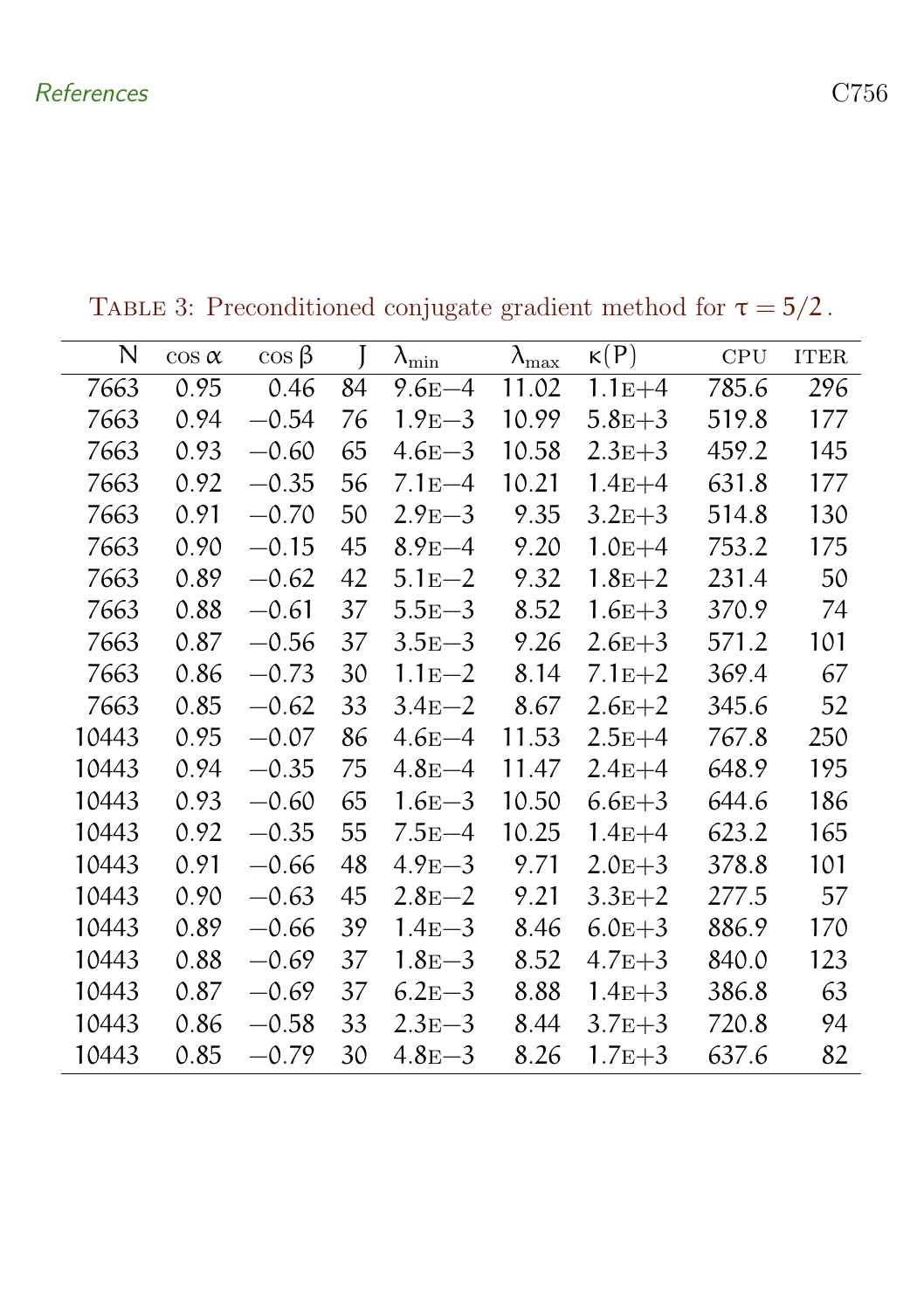| N     | $\cos \alpha$ | $\cos \beta$ |    | $\lambda_{\min}$ | $\lambda_{\text{max}}$ | $\kappa(P)$ | CPU    | $\operatorname{ITER}$ |
|-------|---------------|--------------|----|------------------|------------------------|-------------|--------|-----------------------|
| 7663  | 0.95          | 0.46         | 84 | $1.2E-4$         | 11.23                  | $9.3E + 4$  | 620.3  | 482                   |
| 7663  | 0.94          | $-0.54$      | 76 | $4.3E-4$         | 11.15                  | $2.6E+4$    | 408.7  | 278                   |
| 7663  | 0.93          | $-0.60$      | 65 | $1.5E-4$         | 10.79                  | $7.2E+4$    | 652.2  | 396                   |
| 7663  | 0.92          | $-0.35$      | 56 | $2.2E - 3$       | 10.45                  | $4.8E + 3$  | 351.6  | 189                   |
| 7663  | 0.91          | $-0.70$      | 50 | $6.2E-4$         | 9.62                   | $1.5E + 4$  | 457.9  | 218                   |
| 7663  | 0.90          | $-0.15$      | 45 | $3.1E - 4$       | 9.41                   | $3.1E + 4$  | 650.5  | 277                   |
| 7663  | 0.89          | $-0.62$      | 42 | $7.6E - 3$       | 9.54                   | $1.3E + 3$  | 252.0  | 95                    |
| 7663  | 0.88          | $-0.61$      | 37 | $2.6E - 3$       | 8.74                   | $3.3E + 3$  | 306.8  | 107                   |
| 7663  | 0.87          | $-0.56$      | 37 | $6.8E - 4$       | 9.50                   | $1.4E + 4$  | 501.7  | 150                   |
| 7663  | 0.86          | $-0.73$      | 30 | $2.4E - 3$       | 8.27                   | $3.5E + 3$  | 451.3  | 138                   |
| 7663  | 0.85          | $-0.62$      | 33 | $1.2E - 2$       | 8.92                   | $7.6E + 2$  | 312.2  | 78                    |
| 10443 | 0.95          | $-0.07$      | 86 | $1.5E - 3$       | 11.75                  | $7.6E + 3$  | 453.4  | 212                   |
| 10443 | 0.94          | $-0.35$      | 75 | $7.2E-4$         | 11.76                  | $1.6E + 4$  | 606.4  | 246                   |
| 10443 | 0.93          | $-0.60$      | 65 | $2.8E - 4$       | 10.69                  | $3.8E + 4$  | 773.2  | 236                   |
| 10443 | 0.92          | $-0.35$      | 55 | $9.8E - 4$       | 10.61                  | $1.1E + 4$  | 763.6  | 207                   |
| 10443 | 0.91          | $-0.66$      | 48 | $1.9E-3$         | 9.94                   | $5.4E + 3$  | 639.8  | 156                   |
| 10443 | 0.90          | $-0.63$      | 45 | $6.8E - 3$       | 9.40                   | $1.4E + 3$  | 409.2  | 87                    |
| 10443 | 0.89          | $-0.66$      | 39 | $2.2E - 4$       | 8.58                   | $3.9E + 4$  | 1549.9 | 305                   |
| 10443 | 0.88          | $-0.69$      | 37 | $2.3E - 4$       | 8.74                   | $3.9E + 4$  | 1336.5 | 210                   |
| 10443 | 0.87          | $-0.69$      | 37 | $3.4E - 3$       | 9.10                   | $2.7E + 3$  | 538.4  | 86                    |
| 10443 | 0.86          | $-0.58$      | 33 | $4.0E - 3$       | 8.59                   | $2.1E + 3$  | 763.9  | 101                   |
| 10443 | 0.85          | $-0.79$      | 30 | $4.4E - 3$       | 8.51                   | $2.0E + 3$  | 856.5  | 115                   |

<span id="page-15-0"></span>TABLE 4: Preconditioned conjugate gradient method for  $\tau=7/2$  .